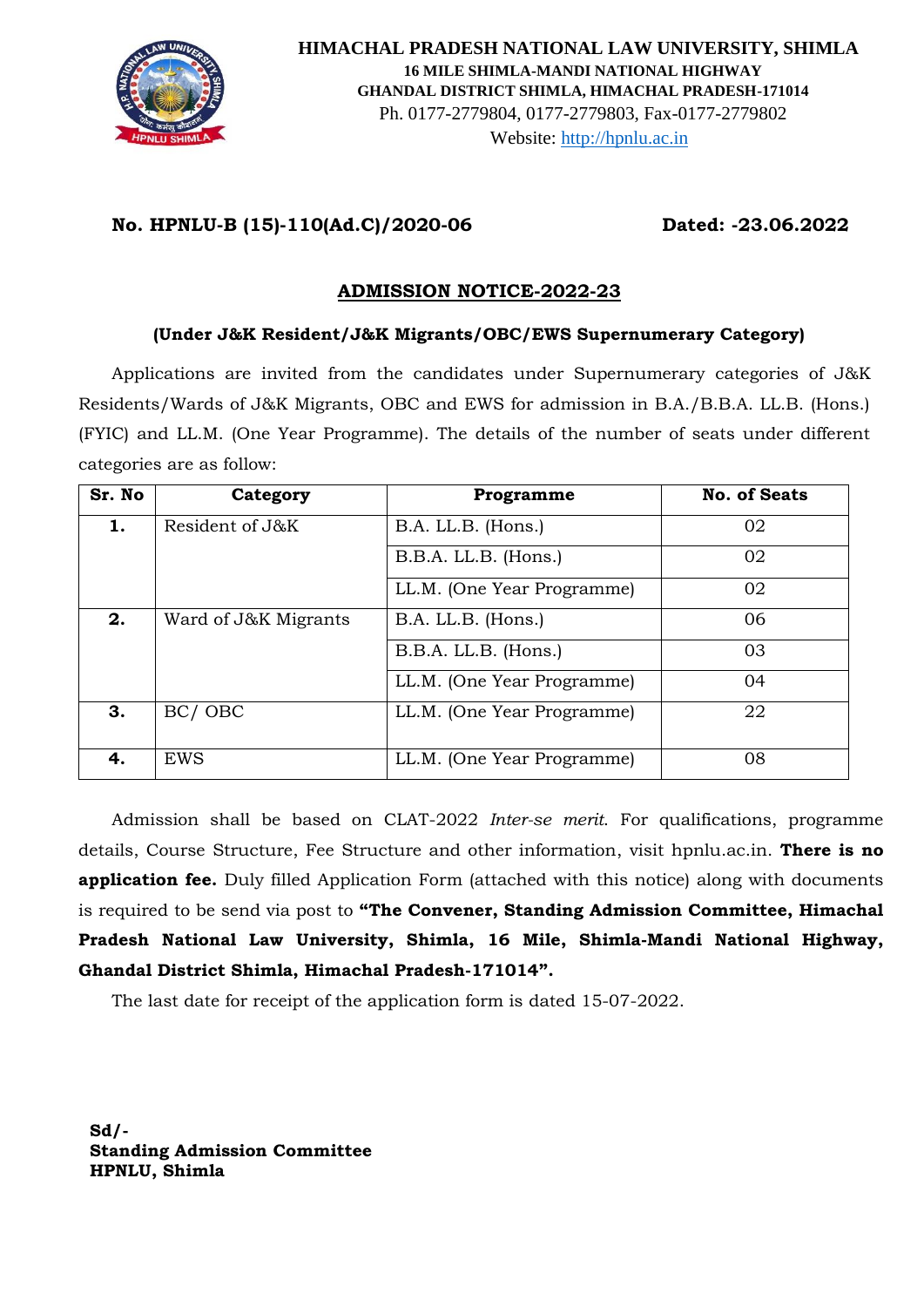

HIMACHAL PRADESH NATIONAL LAW UNIVERSITY, SHIMLA 16 MILE, SHIMLA-MANDI NATIONAL HIGHWAY, GHANDAL DISTRICT SHIMLA, HIMACHAL PRADESH-171014

Ph. 0177-2779804, 0177-2779803, Fax: 0177-2779802 Website: http://hpnlu.ac.in

## **ADMISSION 2022-23**

## (Application Form J&K Resident/J&K Migrants/OBC/EWS)

| (1) Application applied for (B.A. LL.B. (Hons.)/B.B.A. LL.B. -Hons. / LL.M. (One Year |                                                                                                                                               |            |
|---------------------------------------------------------------------------------------|-----------------------------------------------------------------------------------------------------------------------------------------------|------------|
|                                                                                       |                                                                                                                                               |            |
|                                                                                       |                                                                                                                                               | Photograph |
|                                                                                       | Other<br>(3) Gender: Male<br>Female                                                                                                           |            |
|                                                                                       |                                                                                                                                               |            |
|                                                                                       |                                                                                                                                               |            |
|                                                                                       | (7) Domicile State                                                                                                                            |            |
|                                                                                       | (8) Postal Address :<br><u> 1989 - Johann Stoff, deutscher Stoff, der Stoff, der Stoff, der Stoff, der Stoff, der Stoff, der Stoff, der S</u> |            |
|                                                                                       | (9) Permanent Address:                                                                                                                        |            |
|                                                                                       |                                                                                                                                               |            |
|                                                                                       | Phone No. with S.T.D. Code                                                                                                                    |            |
| (10)                                                                                  | Mother's Name                                                                                                                                 |            |
| (11)                                                                                  | Mother's Occupation & Office Address                                                                                                          |            |
| (12)                                                                                  | Mother's E-mail                                                                                                                               |            |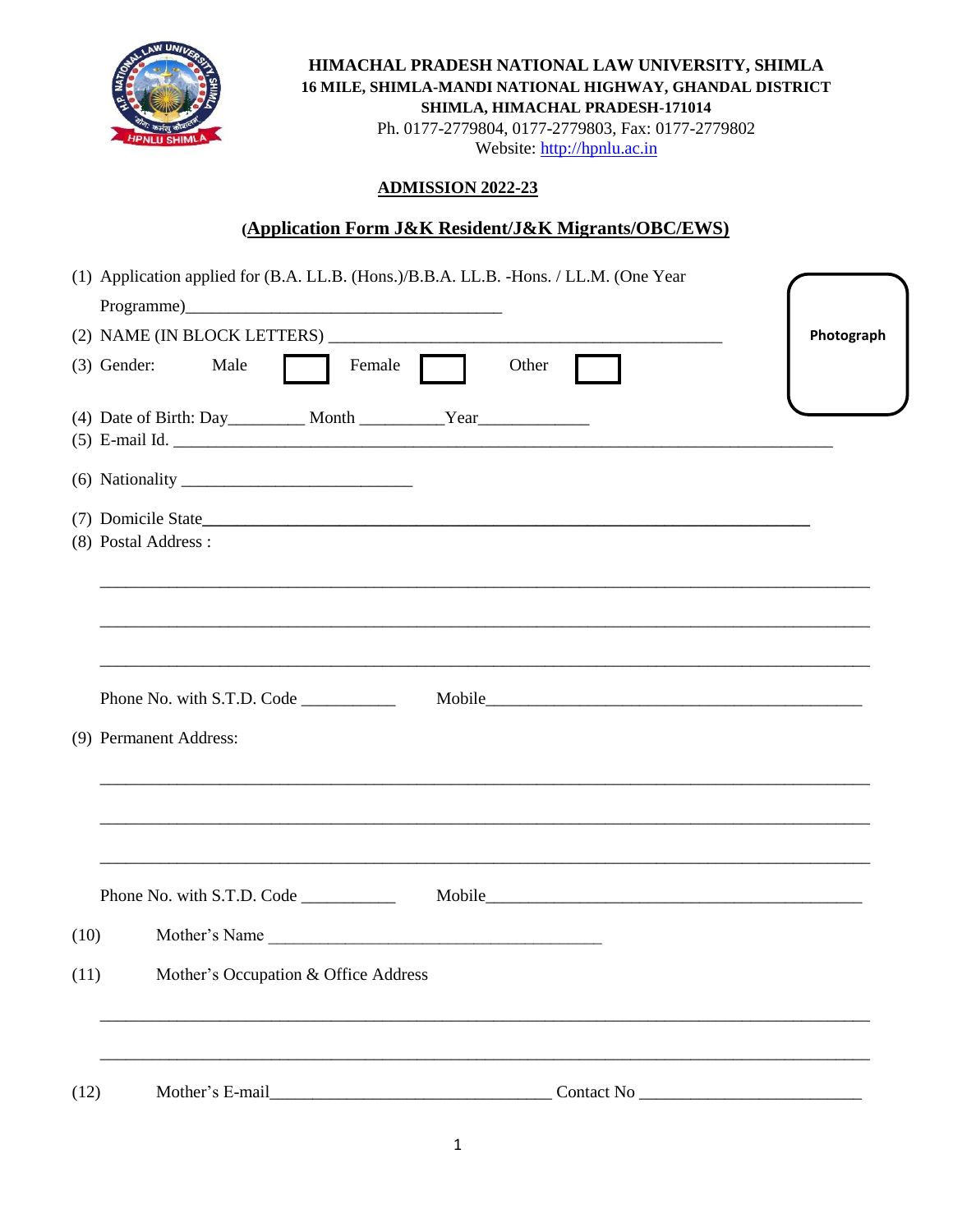| (13) | Mother's Mobile No.     |                                                                                        |
|------|-------------------------|----------------------------------------------------------------------------------------|
| (14) |                         |                                                                                        |
| (15) | Father's Office Address |                                                                                        |
|      |                         | <u>,这就是一个人的人,我们就是一个人的人,我们就是一个人的人,我们就是一个人的人,我们就是一个人的人,我们就是一个人的人,我们就是一个人的人,我们就是一个人的人</u> |
| (16) |                         |                                                                                        |
| (17) |                         |                                                                                        |
|      | (18) CATEGORY:          |                                                                                        |
|      | <b>J&amp;K</b> Resident | Wards of J&K Migrants                                                                  |
|      | BC/OBC                  | EWS                                                                                    |
|      | (19) CLAT Details       |                                                                                        |
|      |                         |                                                                                        |
|      |                         |                                                                                        |

#### (20) Academic Qualification

| <b>Class</b> | <b>Stream</b> | <b>Name of School/Board</b> | <b>Year of Passing</b> | <b>Percentage of<br/>Marks/CGPA</b> |
|--------------|---------------|-----------------------------|------------------------|-------------------------------------|
|              |               |                             |                        |                                     |
|              |               |                             |                        |                                     |
|              |               |                             |                        |                                     |

## **Declaration**

I ……………………………………. fulfill all the eligibility conditions. I have not been debarred from taking admission in any educational Institution in India. The information given by me in my application form is true to the best of my knowledge and belief.

PLACE\_\_\_\_\_\_\_\_\_\_\_\_\_

DATE\_\_\_\_\_\_\_\_\_\_\_\_\_ (SIGNATURE OF CANDIDATE)